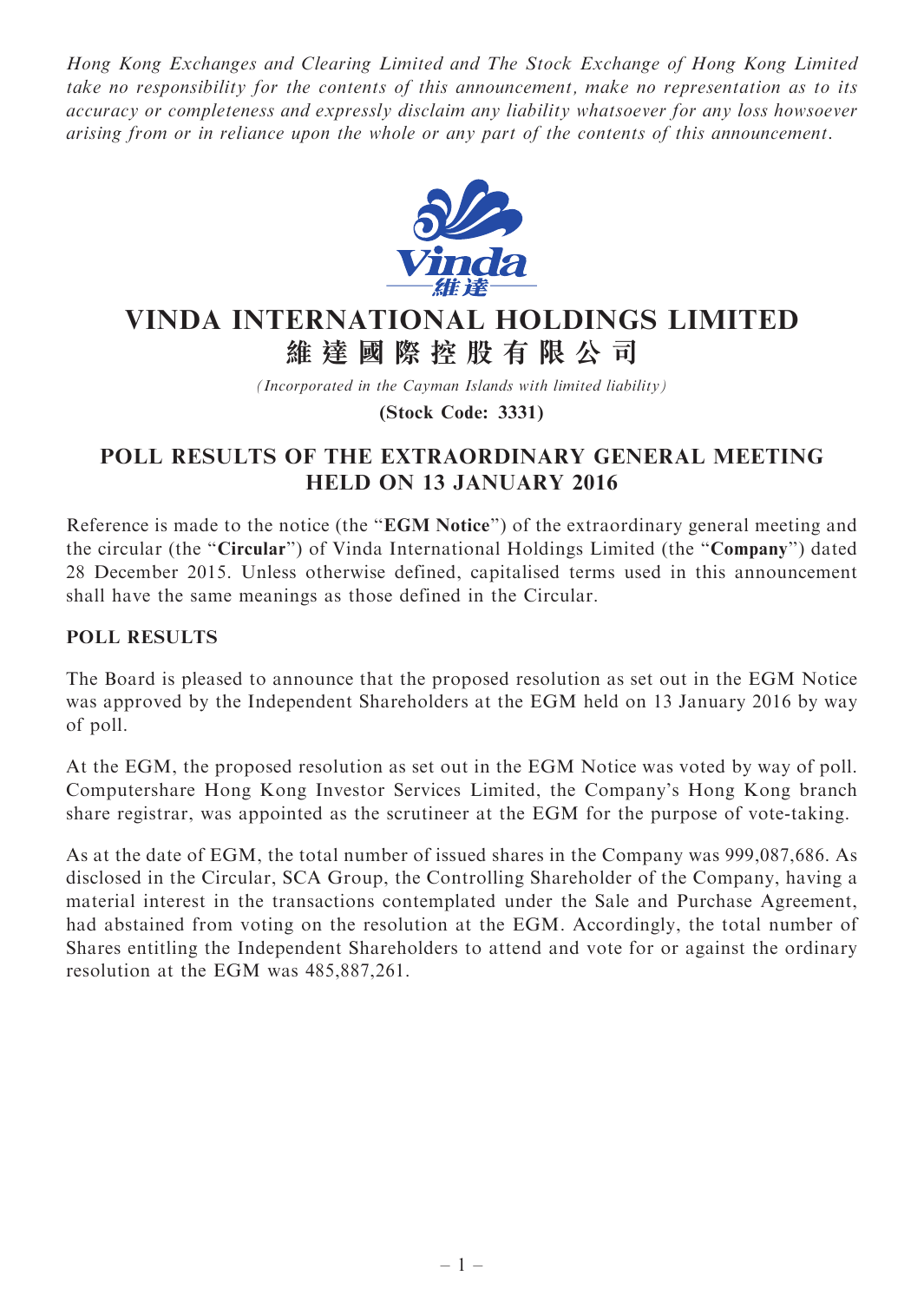The poll results in respect of the resolution was as follows:

|     | <b>Ordinary resolution</b>                                                                                                                                                                                                                                                                                                                                                                                                                                                                                                                      | <b>Number of Shares represented</b><br>by vote cast at the EGM $(%)$ |                       |
|-----|-------------------------------------------------------------------------------------------------------------------------------------------------------------------------------------------------------------------------------------------------------------------------------------------------------------------------------------------------------------------------------------------------------------------------------------------------------------------------------------------------------------------------------------------------|----------------------------------------------------------------------|-----------------------|
|     |                                                                                                                                                                                                                                                                                                                                                                                                                                                                                                                                                 | For                                                                  | <b>Against</b>        |
| (a) | The sale and purchase agreement dated 28 October<br>2015 (as supplemented and amended by an<br>amendment agreement dated 27 December 2015)<br>(the "Sale and Purchase Agreement") entered into<br>between the Company as purchaser and SCA Group<br>Holding BV as vendor (a copy of which has been<br>produced to the meeting and marked "A" and<br>initialed by the chairman of the meeting for the<br>purpose of identification) and the transactions<br>contemplated thereunder be and<br>hereby<br>are<br>approved, confirmed and ratified; | 373,586,034<br>$(99.997\%)$                                          | 13,000<br>$(0.003\%)$ |
| (b) | conditional upon the Listing Committee of The Stock<br>Exchange of Hong Kong Limited granting the listing<br>of, and permission to deal in, the Consideration<br>Shares (as defined in the Company's circular dated 28)<br>December 2015), the directors of the Company be and<br>are hereby authorised to allot and issue the<br>Consideration Shares in accordance with the terms<br>and conditions of the Sale and Purchase Agreement;                                                                                                       |                                                                      |                       |
| (c) | the creation and issue of the Convertible Note (as)<br>defined in the Company's circular dated 28 December<br>2015) and the issue and allotment of the Conversion<br>Shares (as defined in the Company's circular dated 28<br>December 2015) pursuant to the Convertible Note be<br>and are hereby approved; and                                                                                                                                                                                                                                |                                                                      |                       |
| (d) | any one director of the Company be and is hereby<br>authorised to do all such acts and things and execute<br>all such documents for and on behalf of the Company<br>which he considers necessary, desirable or expedient<br>for the purpose of, or in connection with, the<br>implementation of and giving effect to the Sale and<br>Purchase<br>Agreement<br>and<br>the<br>transactions<br>contemplated thereunder.                                                                                                                            |                                                                      |                       |

As a majority of the votes were cast in favour of the resolution at the EGM, the resolution was duly passed as an ordinary resolution of the Company.

> By order of the board Vinda International Holdings Limited LI Chao Wang Chairman

Hong Kong, 13 January 2016